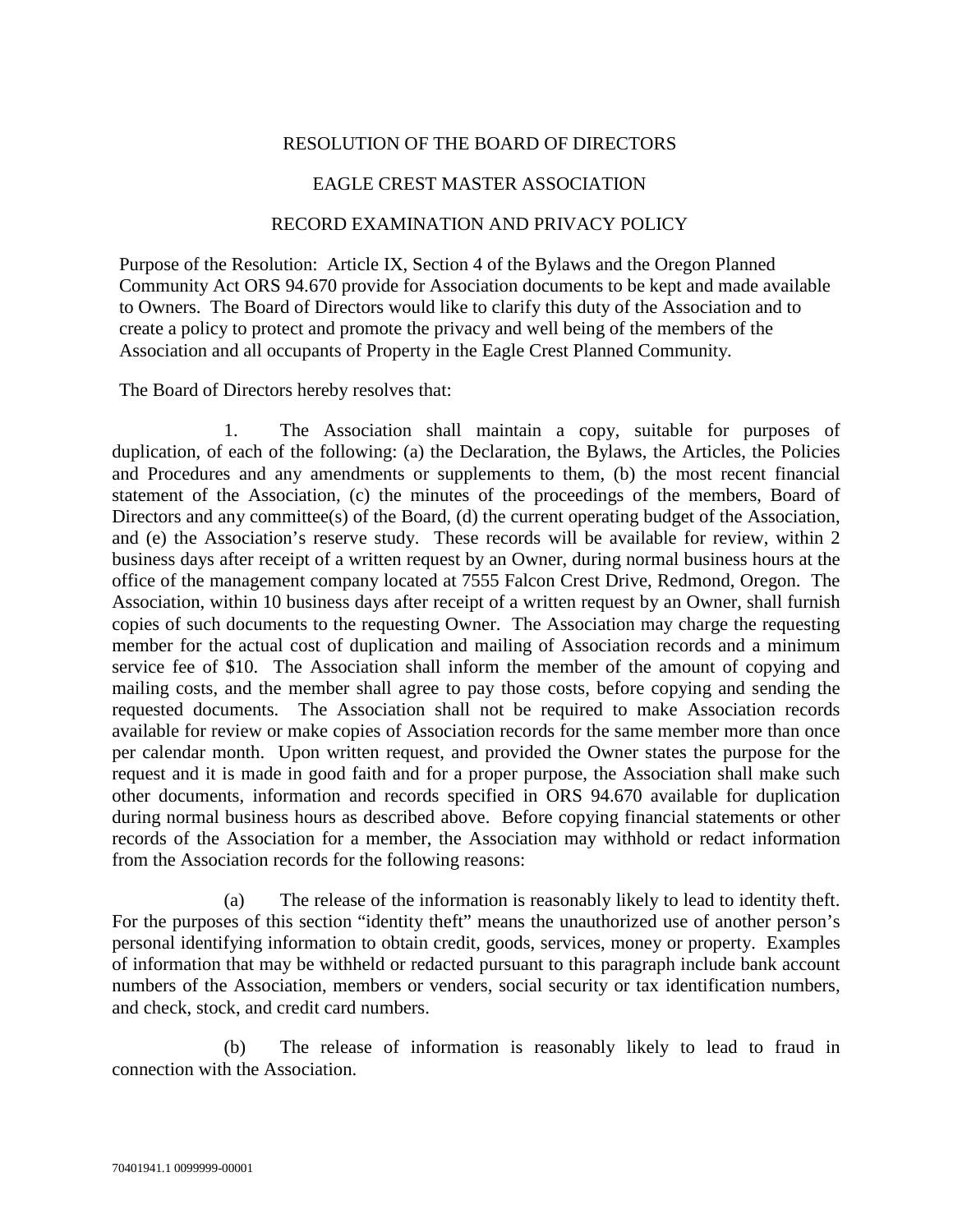(c) The information is privileged under law. Examples include documents subject to attorney-client privilege or relating to litigation in which the Association is or may become involved, and confidential settlement agreements.

(d) The release of the information is reasonably likely to compromise the privacy of an individual member of the Association.

(e) The information contains any of the following:

(1) Records of a-la-carte goods or services provided to individual members of the Association for which the Association received monetary consideration other than assessments.

(2) Records of disciplinary actions, collection activities, payments plans of members other than the member requesting the records.

Any person's personal identification information, including without limitation, social security number, tax identification number, driver's license number, credit card numbers, bank account number, and bank routing number.

(4) Agendas, minutes, and other information from executive sessions of the Board of Directors, except for executed contracts not otherwise privileged. Privileged contracts shall not include contracts for maintenance, management or legal services.

(5) Personnel records other than payroll records.

(6) Interior architectural plans, including security features, for individual homes.

The Association, its officers, directors, employee, agent or volunteer shall not be liable for damages to a member of the association or any third party as the result of identity theft or other breach of privacy because of the failure to withhold or redact that member's information under this resolution unless the failure to withhold or redact the information was intentional or willful.

**FURTHER RESOLVED,** the Association member directories and mailing lists are strictly the property of the Association and shall not be used by members for commercial purposes or dissemination to anyone other than the Association membership, the Association's Manager or agents. To protect the integrity of information about Association business, meetings and events, communications asserting to be from the Board of Directors or the Association shall be approved by and sent through the Association and/or its Manager.

**FURTHER RESOLVED**, a copy of this Resolution shall be delivered to each owner by electronic distribution unless a written mailed copy is requested, in which case the policy notice will be mailed to such owners.